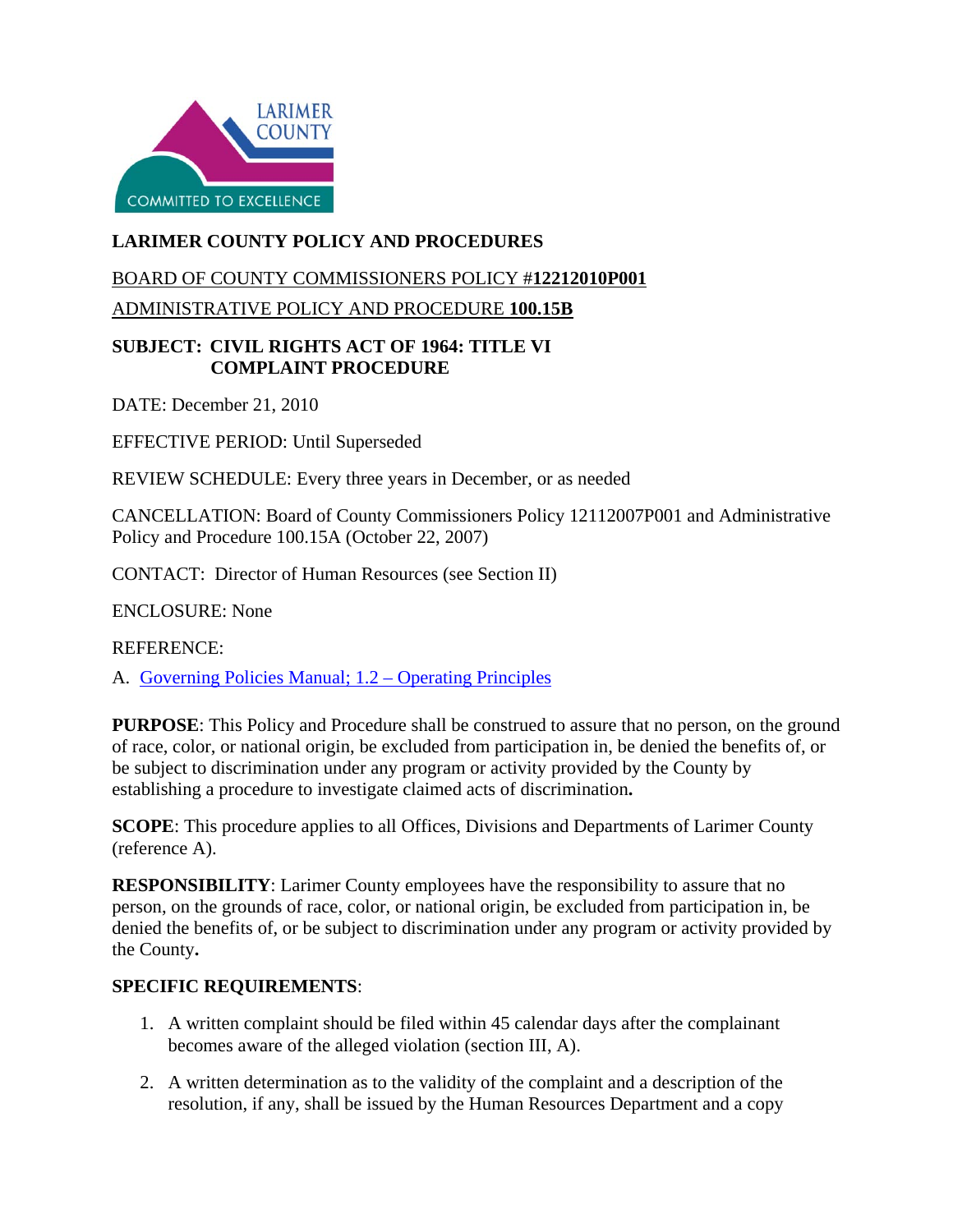forwarded to the complainant no later than 30 calendar days after its filing (section III,  $C$ ).

#### **REVISION LOCATOR:**

- 1. Section II
- 2. Section III

#### **POLICY AND PROCEDURE**:

- I. **INTRODUCTION**: Larimer County has adopted an internal grievance procedure providing for prompt and equitable resolution of complaints alleging any action prohibited by the Civil Rights Act of 1964; Title VI. The act states, in part, that no person in the United States shall, on the ground of race, color, or national origin, be excluded from participation in, be denied the benefits of, or be subjected to discrimination under any program or activity receiving Federal financial assistance.
- II. **INFORMAL COMPLAINT**: Individuals (Complainants) are encouraged to allow any complaint to be dealt with on an expedited, informal basis. Complainants should contact the following person(s) by telephone or in person:

Human Resources Director 200 W Oak St., Ste 3200 Ft. Collins, CO 80521 970-498-5992 TDD: (970) 498-7969

Resolution of an Informal complaint will be expedited and reviewed based upon the information provided by the Complainant, which may be delivered in writing or verbally, with the objective of fully resolving the issue at the time the complaint is received.

III. **FORMAL COMPLAINT**: If the Complainant is dissatisfied with the outcome of the Informal Complaint Procedure provided for in section II above, the Complainant may file a written complaint which must contain the name and address of the Complainant. The Complainant shall briefly describe the alleged violation of the regulations. The complaint should be addressed to:

> Human Resources Director 200 W Oak St., Ste A Ft. Collins, CO 80521

- A. Written Complaint: A written complaint should be filed within 45 calendar days after the Complainant becomes aware of the alleged violation.
- B. Investigation: An investigation by the Human Resources Department, as may be appropriate, shall follow a filing of complaint.
	- 1. These procedures contemplate informal but thorough investigations, affording all interested persons and their representatives, if any, an opportunity to submit evidence relevant to a complaint.